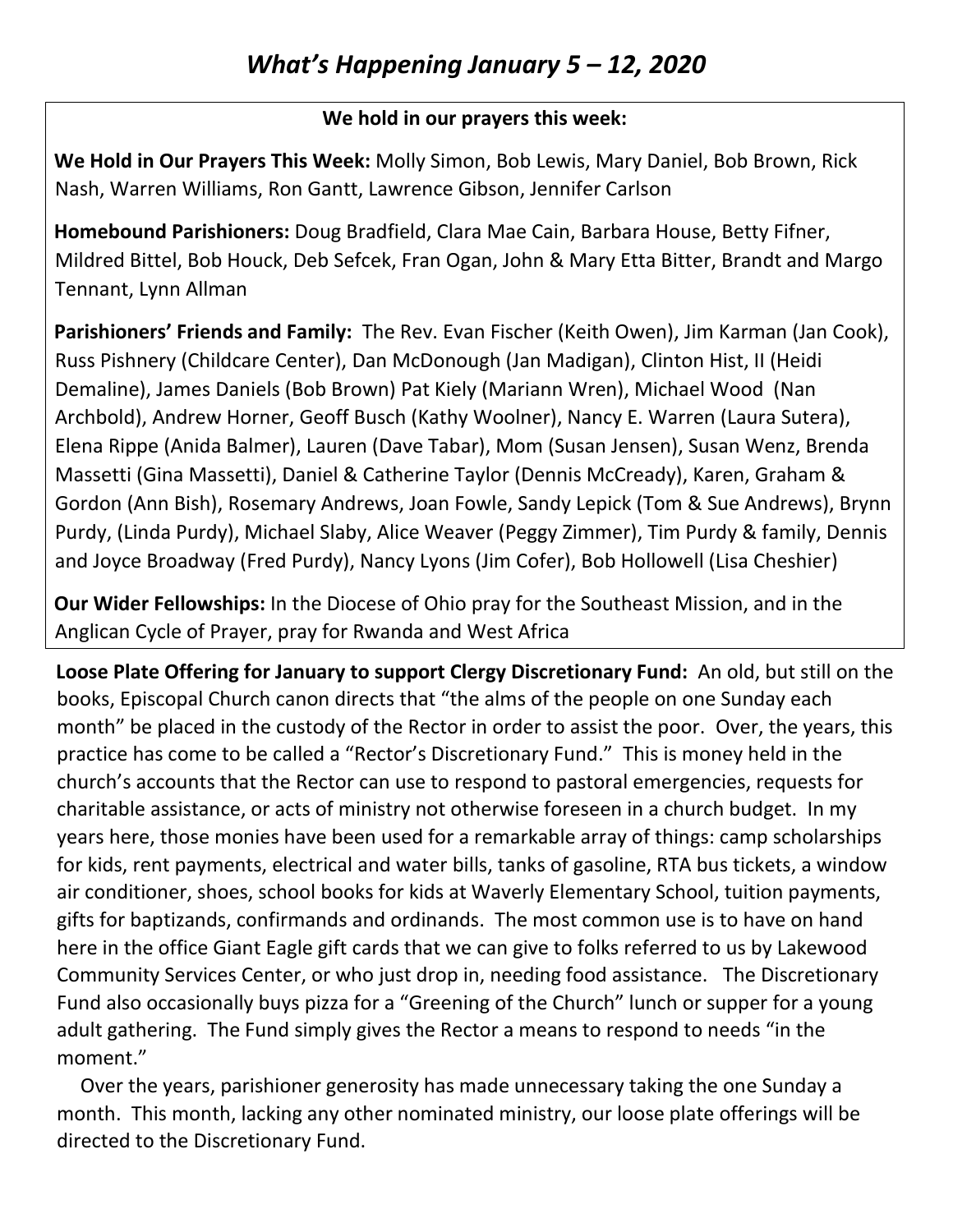**Feast of the Epiphany:** A Eucharist service will be held on Monday, January 6<sup>th</sup> at 6:00 p.m. in the Chapel of the Confession of St. Peter. All are welcome.

**"God Land" – Discussing Politics in the Church:** Our Adult Forum will resume again next Sunday, January 11, at 9:00 a.m. in the Undercroft Lounge.

 In his November address to Diocesan Convention, Bishop Hollingsworth challenged us to find the courage, discipline and faith to make our congregations spaces in which "politics" can be discussed respectfully and intelligently. To that end, the Adult Forum from now until Holy Week will try to be such a space.

 We will begin by reading together the recent book "God Land: A Story of Faith, Loss and Renewal in Middle America," by Lyz Lenz, and this will occupy us for four Sundays. We will then spend six Sundays discussing some of the deeply polarizing political issues of our day. The group will have the option of continuing after Easter.

 A significant part of our experience will be learning a process of group discussion that privileges deep listening. We WILL NOT debate issues in the fashion we usually envision as "debate." We will not, at the end of each session, vote on "who won or lost." The goal will be to leave the sessions, and the entire program, as fully committed to our political beliefs as were at the beginning, but nevertheless still in fellowship with those with whom we disagree. Wherever you sit on the political spectrum, especially if you sit at one or the other extreme, please take up this critical discipline at this critical time.

**Acolytes, Readers and Chalicers:** We are looking for new recruits for these important Sunday morning ministries for both services.

 **Acolytes** can be adults or young people, males and females. You can volunteer for the 8 or 10 service, or both. The requirements are that you be 50" tall and at least 11 years old. Typically, you are scheduled to serve about one Sunday each month. A training session for new acolytes will take place on Sunday, January 19<sup>th</sup>, immediately after the 10:00 service. 8 o'clock volunteers will be trained privately at a convenient time.

 **Readers** are scheduled to read the appointed Scriptures or lead the Prayers of the People. You are typically scheduled about once every 4-6 weeks.

 **Chalicers** administer the chalice at communion. Chalicers are usually scheduled about once every 4 weeks.

Please contact Keith if you are interested in sharing in one or more of these ministries.

**Offering Envelopes:** If you requested offering envelopes for 2020, they are on the table at the back of the church. Please call or e-mail the office via 216-226-1772 or [office@stpeterslakewood.org](mailto:office@stpeterslakewood.org) if you would still like to order envelopes. Also, remember to *discard* all your old envelopes. Each year many envelope numbers change, making the 2019 and previous years envelopes invalid.

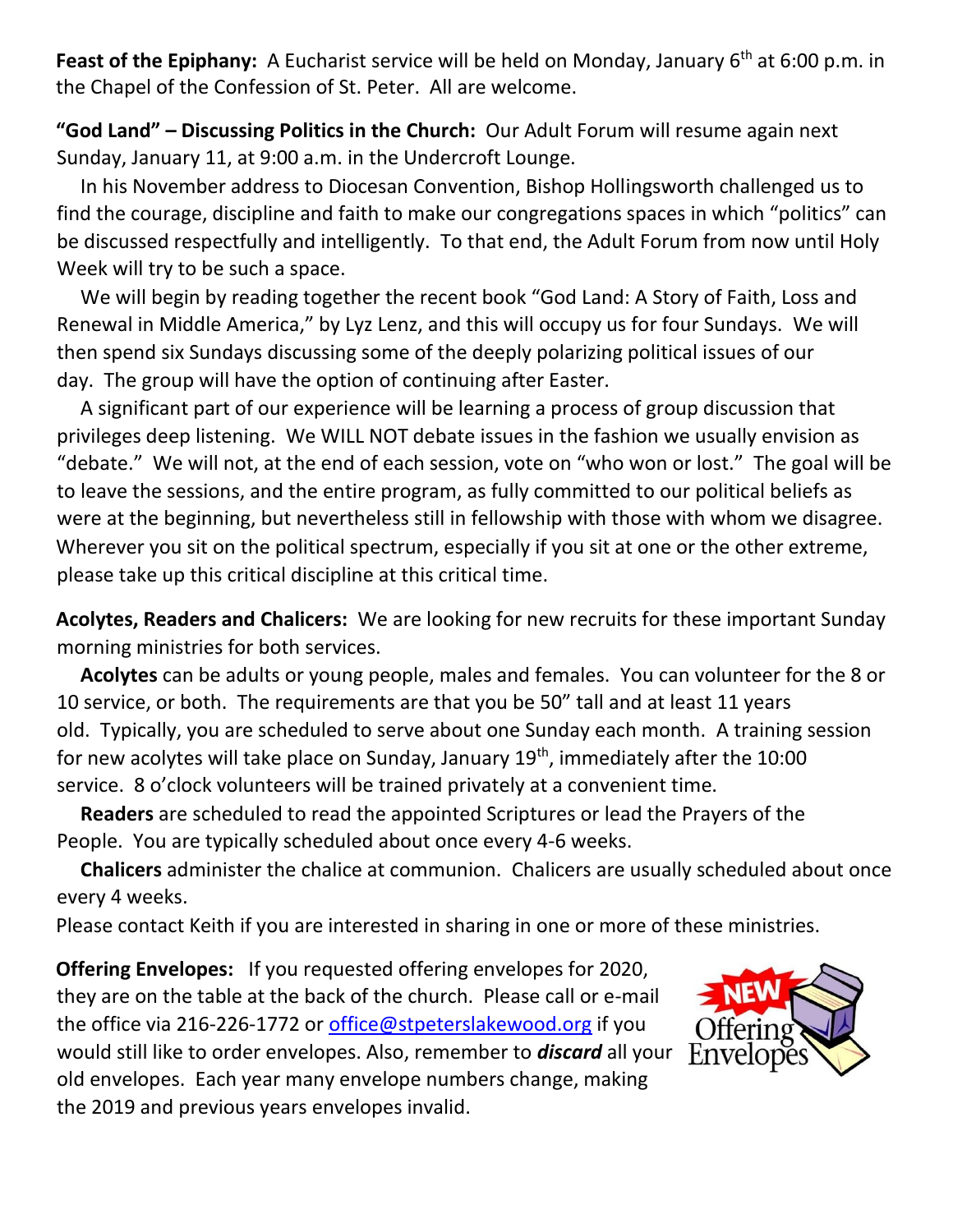## **Directory Updates… Last Chance to update before this year's printing!!!**

Please contact the office with any address and phone changes. We try very hard to have the correct contact information for everyone in the parish. So, if you have a change to the Parish Directory, i.e. address, phone number, mobile phone, etc… or would like to add a birth date or anniversary date to

**IIPNATE** 

our data base, please email the office at *office@stpeterslakewood.org* or call 216-226-1772. Parish Directories are distributed at the Annual Meeting in January. Thank you for your assistance with this project.

**Chancel Guild:** The Chancel Guild will be holding its Winter Brunch on Saturday, January 18th from 11:00 a.m. to 12:30 p.m. in the Chapel of St. Peter's. The new schedule for 2020 will be available at that time and a short "housekeeping" meeting will follow.

 Anyone interested in joining Chancel Guild or finding out more about this ministry is welcome to attend. Please RSVP to your Team Leader or by calling Cathe Step at 216-221- 6081.



**St. Cecilia's Guild** will meet at church on Wednesday, January 15 for a surprise presentation by Rev. Keith Owen. Keith is treating the Guild to lunch. Please RSVP to Lorna Jordan by Wednesday, January 8 so we have an accurate count for lunch. For more information contact Lorna Jordan 440-455-1603 or [ljcookie1@gmail.com.](mailto:ljcookie1@gmail.com)

**Coffee Hour / Fellowship:** The response to our coffee hour approach has been wonderful! Lots of food and fellowship. "Hosts" in the coming weeks are: **January 5 -** Nan Archbold - Verger, Nancy McIvor, Penny Mead, John & Pat Neumann, Dorothy O'Neill, Dave & Gina Opdycke; **January 12 -** Sue and Tom Andrews -Verger, John & Monica Opdycke, Naomi Opdycke, Matt & Ellen Ospelt, Keith & Monica Owen, Charlotte Patrick; **January 19 -** Tina Uible -Verger, Nat & Liz Pendalton, Claire Perrin, Jessica Philpott, Bob Potts, John & Marci Rich; **January 26 -** Parish Annual Meeting; No Coffee Hour.

## **THE ANNUAL MEETING OF THE PARISH OF SAINT PETER'S CHURCH**

**Sunday, January 26, 2020 One service at 9:30 a.m. Potluck brunch and continued meeting to follow.**

**Please bring potluck items as follows:**

**Main course: A – L Hot/old vegetable or fruit: M – R Light dessert: S – Z**